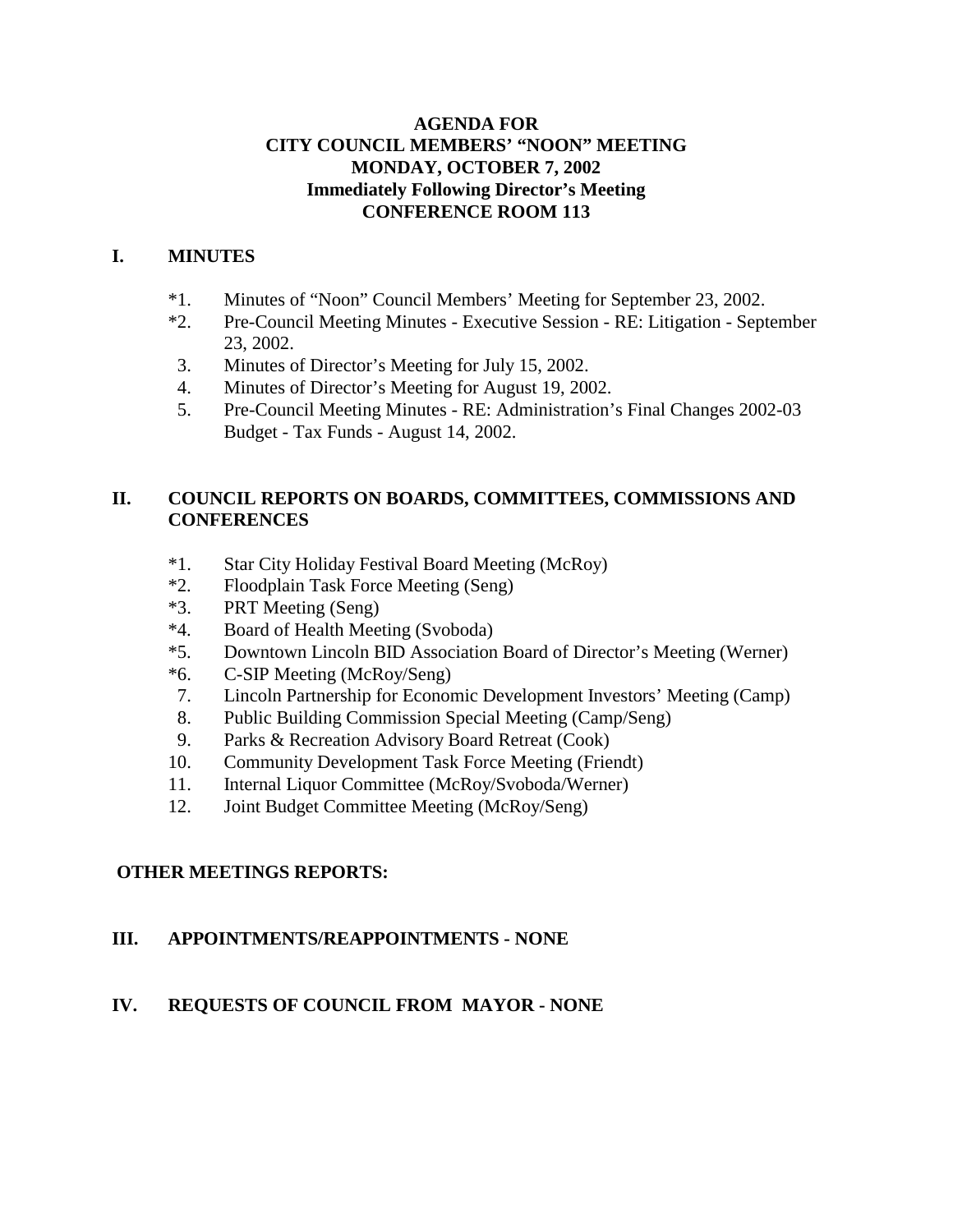## **V. MEETINGS/INVITATIONS**

- 1. Harvey Perlman, Chancellor of the University of Nebraska-Lincoln, Cynthia Milligan, Dean of the College of Business Administration, and Doug Bereuter, Congressman, First Congressional District are pleased to host - Michael Thawley, Ambassador of Australia "Australia - U.S. Relations in Trade and Foreign Affairs" - on Monday, October 14, 2002 at 1:30 p.m. - Nebraska Union Auditorium,  $14<sup>th</sup>$  & "R" Streets - For information, contact Marilyn Hoskins at 472-3382 (See Invitation).
- 2. Calvary United Methodist "Creative Recovery" An Exhibition of Visual Art Created in the Process of Addiction Recovery - You are invited to the Opening Reception on Friday, October 4, 2002 from 7:00 p.m. to 9:00 p.m. at Calvary United Methodist Church, 1610 South 11<sup>th</sup> Street - For additional information call 476-7353 or 434-3965. (See Invitation)
- 3. **THIS EVENT HAS BEEN PUSHED BACK TO OCTOBER 14TH (from 4:00 p.m. to 6:00 p.m.) DUE TO CONSTRUCTION DELAY –** The McDonald's - 3 in 1 Restaurant - Sneak Preview - <del>Monday, October 7, 2002</del> from 4:00 p.m. to 6:00 p.m. - at 5800 Old Cheney Road - By Invitation only - Casual Attire - RSVP to Alison Baseley, Golin/Harris at 312-729-4194 – (See Invitation).
- 4. Leadership Lincoln's 2nd Annual Celebration of Community Leadership on Tuesday, October 22, 2002 at the Cornhusker Hotel, Lancaster Room - 5:30 p.m., Social - 6:30 p.m., Dinner - 7:15 p.m., Program - Please RSVP by October  $8<sup>th</sup>$  -(See Brochure for more details).

### **VI. MISCELLANEOUS**

- 1. Discussion on Budget presentation for LES Pre-Council or Informational packet?
- 2. Discussion of Information Services charges and service. (Requested by Jon Camp)

## **VII. CITY COUNCIL MEMBERS**

#### **VIII. ADJOURNMENT**

#### **\*HELD OVER FROM SEPTEMBER 30, 2002.**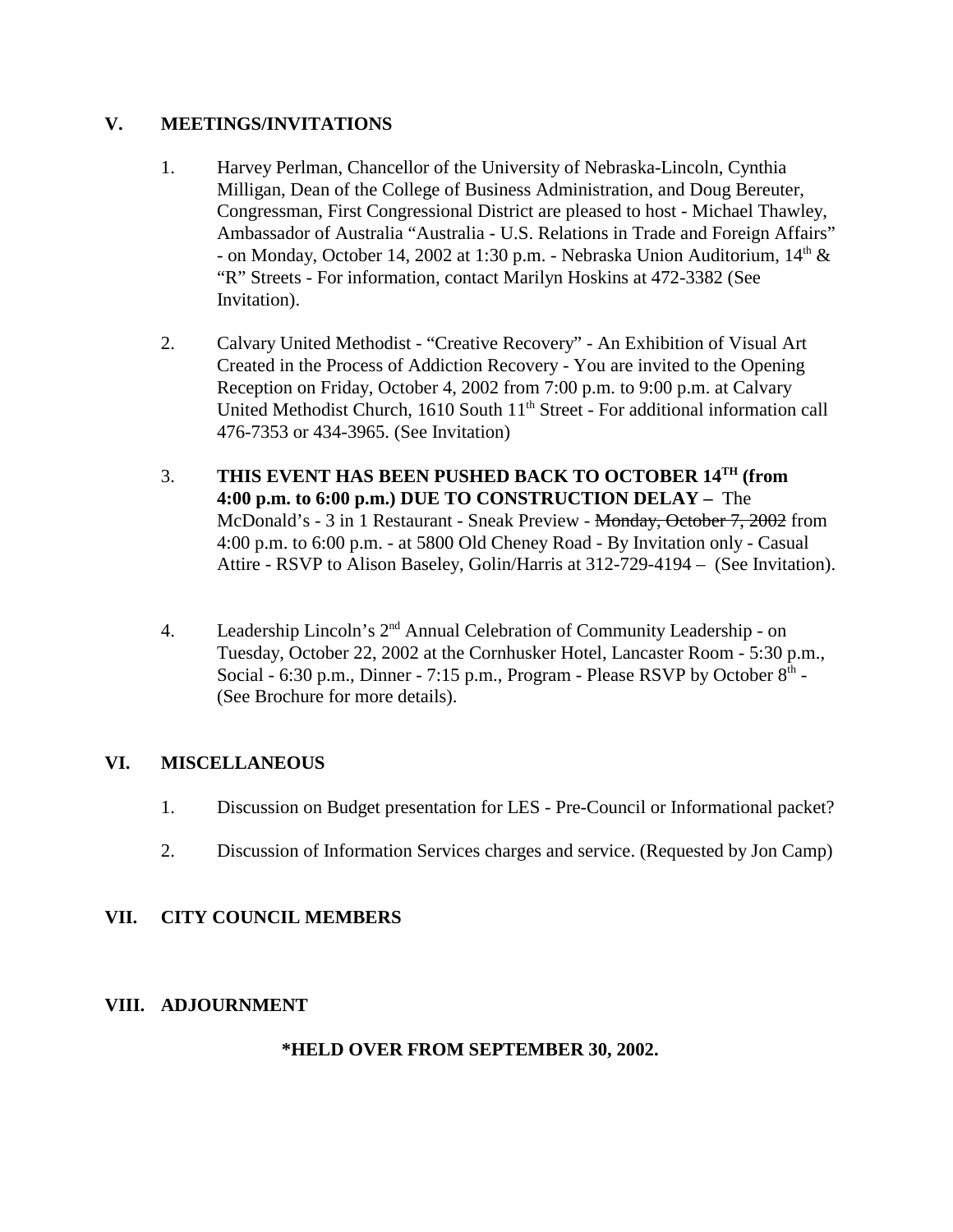# **MINUTES CITY COUNCIL MEMBERS' "NOON" MEETING MONDAY, OCTOBER 7, 2002** *CONFERENCE ROOM 113*

**Council Members Present:** Jonathan Cook, Chair; Jon Camp, Vice Chair; Glenn Friendt, Coleen Seng, Ken Svoboda, Terry Werner; ABSENT: Annette McRoy (Absent for "Noon" Meeting only).

**Others Present:** Mark Bowen, Ann Harrell (left early) Mayor's Office; Dana Roper, City Attorney; Joan Ross, City Clerk (attended a portion of the meeting); Joan Ray, Council Secretary; Darrell Podany, Aide to Council Members Camp, Friendt and Svoboda; Nate Jenkins, Lincoln *Journal Star* representative.

## **I. MINUTES**

- \*1. Minutes of "Noon" Council Members' Meeting for September 23, 2002.
- \*2. Pre-Council Meeting Minutes Executive Session RE: Litigation September 23, 2002.
- 3. Minutes of Director's Meeting for July 15, 2002.
- 4. Minutes of Director's Meeting for August 19, 2002.
- 5. Pre-Council Meeting Minutes RE: Administration's Final Changes 2002-03 Budget - Tax Funds - August 14, 2002.

Chair Jonathan Cook requested a motion to approve the above-listed minutes. Coleen Seng moved approval of the minutes, as presented. The motion was seconded tacitly by Ken Svoboda. The minutes were approved as presented by unanimous consensus of those members present.

# **II. COUNCIL REPORTS ON BOARDS, COMMITTEES, COMMISSIONS AND CONFERENCES -**

# \*1. STAR CITY HOLIDAY FESTIVAL BOARD (McRoy) - **Carry Over to 10-14- 02**

\*2. FLOOD PLAIN TASK FORCE (Seng) Ms. Seng passed out materials she had received at the Task Force meeting. She informed Council that the index sheet explained where the City was currently and what has been done on this issue. There was a great deal of material which covered such diverse projects as Salt Creek, Beals Slough, and Dead Man's Run. Ms. Seng reported that the B&S personnel had discussed the property improvement processes, and the Corp of Engineers made a presentation on Beals Slough. Ms. Seng encouraged Council members to review the materials that she had given to them.

\*3. PRT(Seng) Ms. Seng explained that the Chair of the PRT was having a difficult time paring the agenda down. As problems are resolved, others are added, so the process is ongoing with input from the various Departments.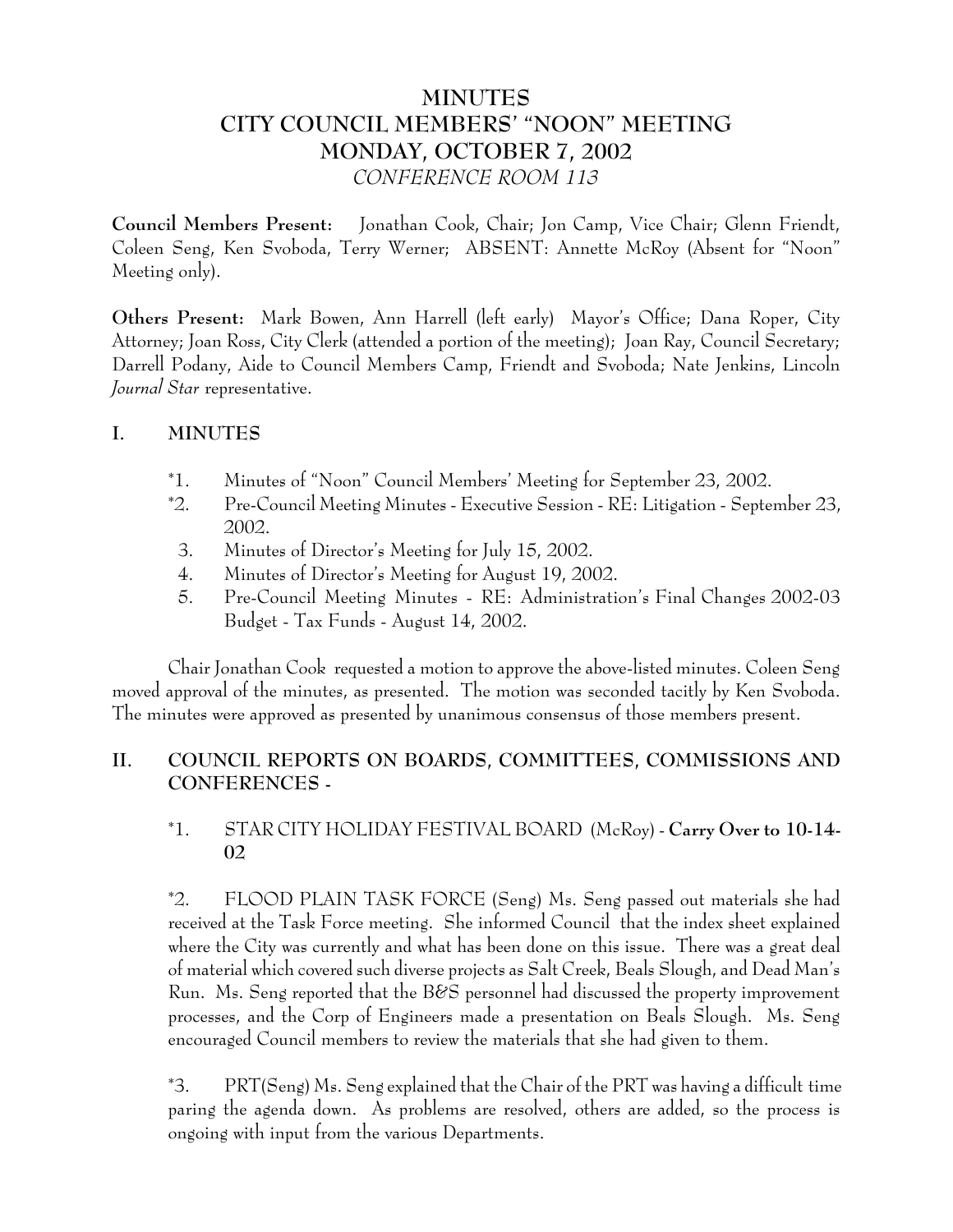Prior to the Board of Health Report, Chair Cook requested City Clerk Joan Ross to come forward to discuss the schedule of the Impact Fee Public Hearing and how it relates to the Downtown B.I.D. Board of Equalization Scheduling, the Water Fee issue, and several other issues relating to the Formal Council Agenda.

Mr. Cook noted that his understanding of the situation was the Council *had* to go forward with the Downtown Board of Equalization meeting as scheduled. Ms. Ross stated that the meeting is pretty well set in motion by the Urban Development Department. It has been scheduled for that 1<sup>st</sup> Monday in November for some number of years. They have several things already lined up with that date targeted. She stated that it is not "in stone" that you absolutely have to hold it that date, but it certainly would keep us all on track if we could continue with that schedule.

 Ms. Harrell noted that as a practical matter, there is a massive computer run involved wherein the amounts are calculated for each property owner. It, of course, would vary with a different date. And, the cost would go up for each property owner if the date were delayed. Ms. Ross affirmed this information.

Mr. Cook stated that Council had not known about the Board of Equalization time-schedule. He noted that they had moved the Public Works Board of Equalization scheduled for November 18<sup>th</sup> to December  $16<sup>th</sup>$  so it would be out of the way during consideration of the Impact Fees (or anything else). He thought the Downtown B.I.D. Board of Equalization could also be bumped to that December  $16<sup>th</sup>$  date.

Discussion continued with a final decision being made to hold the Downtown B.I.D. Board of Equalization on the originally scheduled November  $4^{\text{th}}$  date, but at a new time: 1:30 p.m. with a 1:15 p.m. Pre-Council from Urban Development. The Formal Meeting would begin at 2:00 p.m. Because the Impact Fees issue will be on that Agenda and a lengthy public hearing is anticipated, a dinner break at 6-7:00 p.m. was proposed; the public hearing then would continue through the evening. Mr. Roper stated that a note indicating that the break would be advertised as "only if needed." (All of this, of course, would be predicated upon the Action of the Planning Commission)

The 5:30 p.m. Night Meeting of October was left on the  $28<sup>th</sup>$ . It was determined that there would be a Directors Meeting at 4:00 p.m. on that date. There would be no "Noon" Members meeting and no Pre-Council Meetings. The ILC Meeting would be re-scheduled for 3:00 p.m. [*City Clerk Ross made note of the time change for the ILC Meeting]*

Combining the November  $4^{\text{th}}$  Common Meeting with the November  $12^{\text{th}}$  Joint LPS/County/City Meeting was discussed. This proposal was forwarded to the County Commissioners for their input. The scheduling will be determined upon receipt of the Commissioners' input. [The format for such a combining would entail the adjournment of the Joint LPS/County/City Meeting which would give the LPS personnel an opportunity for a graceful withdrawal. Then the County Commissioners, City Council Members' and the Mayor and his staff would convene as the Common and hold the meeting at the Joint LPS/County/City Meeting site (Eisley Library at 1530 Superior Street) If the combined meeting is not an acceptable alternative, the Common would be held on November  $5<sup>th</sup>$ .

Mr. Cook asked that the "Open Microphone" rules be discussed. Ms. Ross asked , if before beginning the open microphone discussion, the Council would clarify their desires on the Waiving of the Rules for  $2<sup>nd</sup>$  and  $3<sup>rd</sup>$  readings on certain legislation. She asked if Council wanted to discuss that...will it be after the public hearing and at the very start of the voting session? Mr. Cook stated that that would be the very latest that he would want the waiver discussion. He would prefer that it happen at the very beginning of the agenda, with a council member moving that the rules be waived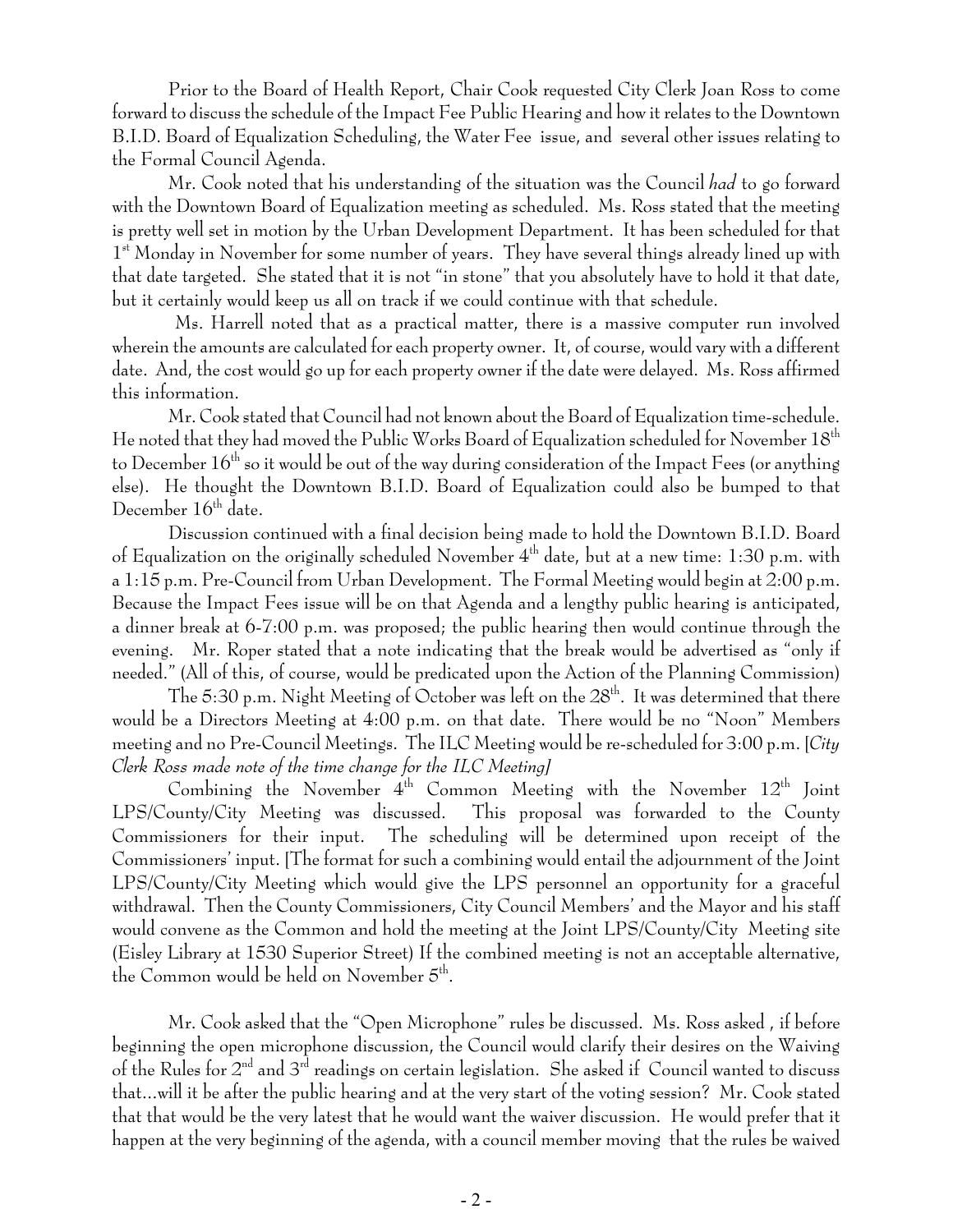to "add these items to the end of our Agenda for public hearing." That way anyone watching would have the most notice that could possibly be given [under the circumstances]. Mr. Cook indicated that his first preference would be to not do this at all, but give proper notice on upcoming agenda items.

Mr. Cook brought up discussion on the Water Fee Issue. He noted this was on Pending right now and Council had indicated their desire to bring it back at the same time that the Impact Fees are being deliberated. Public Works will be giving us a letter on this issue. Mr. Cook asked Council if they would want to continue with that plan, or is there any interest in changing that? If Council were pulling something off pending, Mr. Cook felt the public should be properly and timely informed. With brief discussion, it was determined that the water fee issue would be brought forward at the same time as the impact fee legislation.

The Open Microphone discussion ensued. It was decided that, to clarify the intention of the statement at the end of the Agenda which outlines the items open for discussion, certain wordage changes should be made.

Mr. Camp suggested that since the open microphone is totally at Council's discretion, they should have a system similar to that which is used in other cities, such as Jacksonville, FL, where they have speaker cards that allow a certain number of minutes for a set period, whether that time is a month, or a year. This would eliminate the monopoly of certain speakers on Council's time and on the time of other citizens who might wish to make comment.

The Council agreed that the open microphone was a privilege which should not be abused. Council agreed to change the word "scheduled" to "planned" on the Agenda Statement to provide a clarification of items that would be open for discussion. The decision to change wording in the Statement from "and not" to "nor" was left until a later date.

\*4. BOARD OF HEALTH (Svoboda) Mr. Svoboda stated that he would like to take a straw poll of Council members to determine whether or not they would be accepting of an ordinance that would add the cat restraint issue in the new animal control ordinances currently being drafted.

Mr. Svoboda reported that the legislation would also involve a number of ordinance changes including the "pooper scooper" law, the rooster issue and the cat issue. He indicated that the cat issue has probably been the most controversial, even though they've worked very closely with the various groups that deal with cat issues (Cat Rescue and all the others). Mr. Svoboda stated that he had requested the City Attorney's Office to put together an amendment that would add the cat restraint clause to the original ordnance (which did not include a cat restraint section).

Mr. Svoboda added that Health Director Bruce Dart has a major concern with the cat restraint issue, primarily from a staffing standpoint. Mr. Dart's point was that if many people are going to call in with `cat running at-large' complaints, there would be no way to have enough animal control officers to handle the situations. Mr. Svoboda, however, felt at least the individual making the complaint would have something in the law that would state that a person cannot have a cat running at-large. Whether the law is acted upon in strict enforcement, or not, is irrelevant, because we did the same thing with other issues.

Mr. Svoboda explained that the Health Director did not want the amendment made and addressed for a cat restraint law, if it would by chance hold up all of the [animal control] ordinances when it came before the Council. He therefore has requested this straw poll on what everybody's thoughts were on the cat restraint law.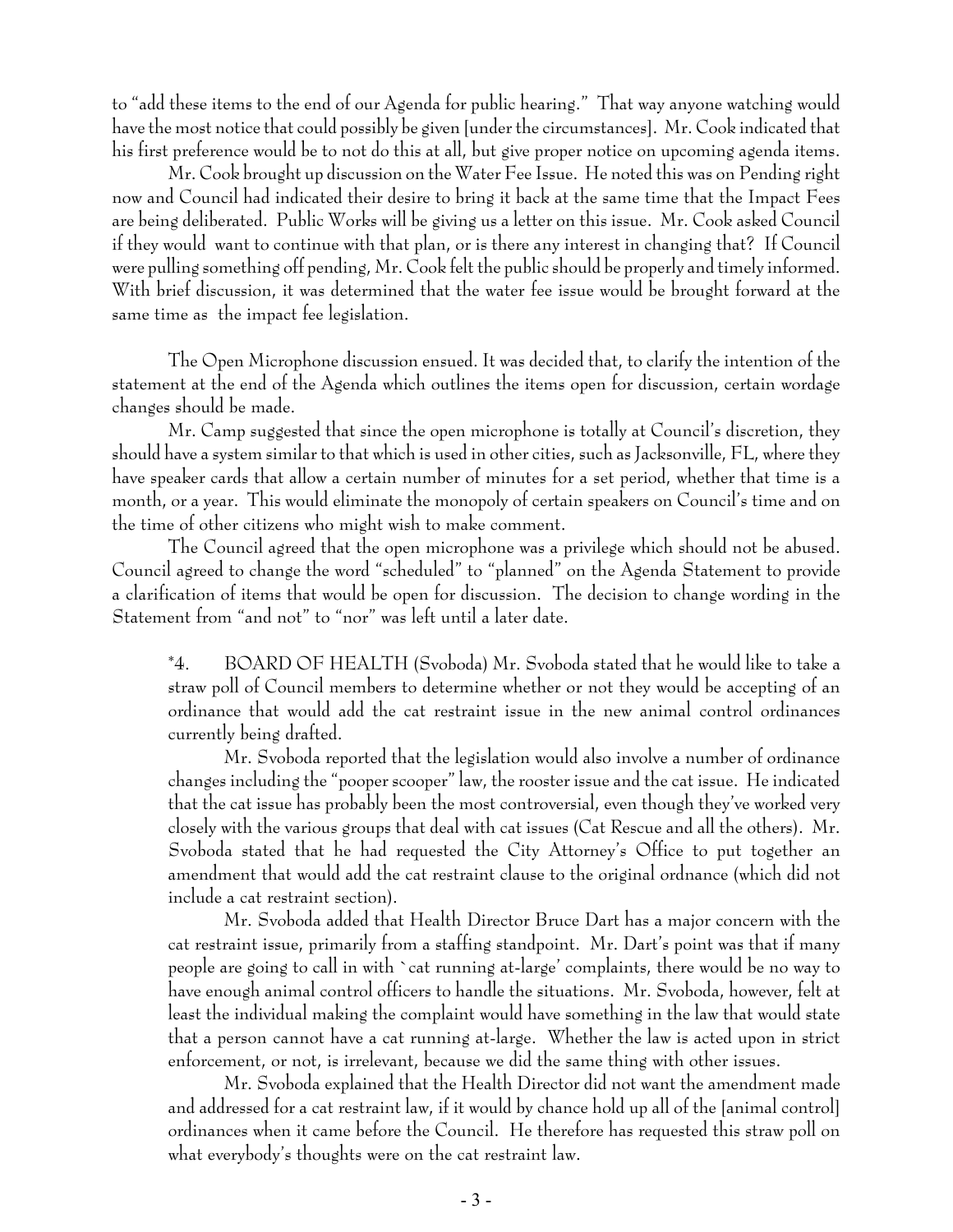Council did not reach an agreement that the issue should be included in the amendment with two members stating they felt it should be brought forward for inclusion in the public hearing, two members stating that they would prefer it not be included and one member indicating that he did not have a preference. Ms. McRoy was not in attendance and Mr. Cook directed Mr. Svoboda to contact Ms. McRoy for a tie-breaking decision on whether the cat restraint amendment should be included in the proposed legislation. Mr. Cook and Mr. Svoboda agreed that if the Council decided during the presentation and public hearing that they did not want to approve that portion of the ordinance, it could easily be eliminated.

Mr. Svoboda stated that another issue had been covered at the Special Meeting called last week to hear the Mayor Pro Tem of the City of El Paso, who had been one of the main forces in the total ban on smoking in all public buildings in that city. It was noted that each Council Member in the City of El Paso had two staff members each - two staff members dedicated to each one of the individual members and their needs. Mr. Cook pointed out that the eight Council Members there had a total of 16 staff members. Mr. Cook felt this was interesting.

Mr. Svoboda, veering the discussion back to the topic at hand, stated that he had been asked by several advocacy groups about what the Council's favor might be regarding some type of smoking ordinances for Lincoln - that would be similar to those of El Paso. He indicated that the Board of Health and the Health Department are both working now with the Bar and Restaurant Association to try to convince them that such a ban would be economically beneficial to their business. There are numbers that indicate no decline in profits when smoking is banned because of the savings in such things as cleaning costs. Mr. Svoboda felt that, eventually, the issue would be one covered by OSHA for employee protection rather than a civil concern of the public's right to smoke.

- \*5. DOWNTOWN LINCOLN BID ASSOCIATION BOARD OF DIRECTOR'S MEETING (Werner) **No Report**
- \*6. C-SIP (McRoy/Seng) **Carry Over to 10-14-02**
- 7. LINCOLN PARTNERSHIP FOR ECONOMIC DEVELOPMENT INVESTORS' MEETING (Camp) **No Report**

 8. PUBLIC BUILDING COMMISSION SPECIAL MTG (Camp/Seng) **Carry Over to 10-14-02** The report will be given in greater detail at the next "Noon" Meeting, but Mr. Camp did explain that there had been an acceptance of the low bid (\$3.2 million) on the North Parking Lot. The successful bidder is a Lincoln firm (Piedmont Construction).

- 9. PARKS & RECREATION ADVISORY BOARD RETREAT (Cook) **Carry Over to 10-14-02**
- 10. COMMUNITY DEVELOPMENT TASK FORCE (Friendt) **No Report**
- 11. INTERNAL LIQUOR COMMITTEE (McRoy/Svoboda/Werner) **No Report**
- 12. JOINT BUDGET COMMITTEE (McRoy/Seng) **Carry Over to 10-14-02**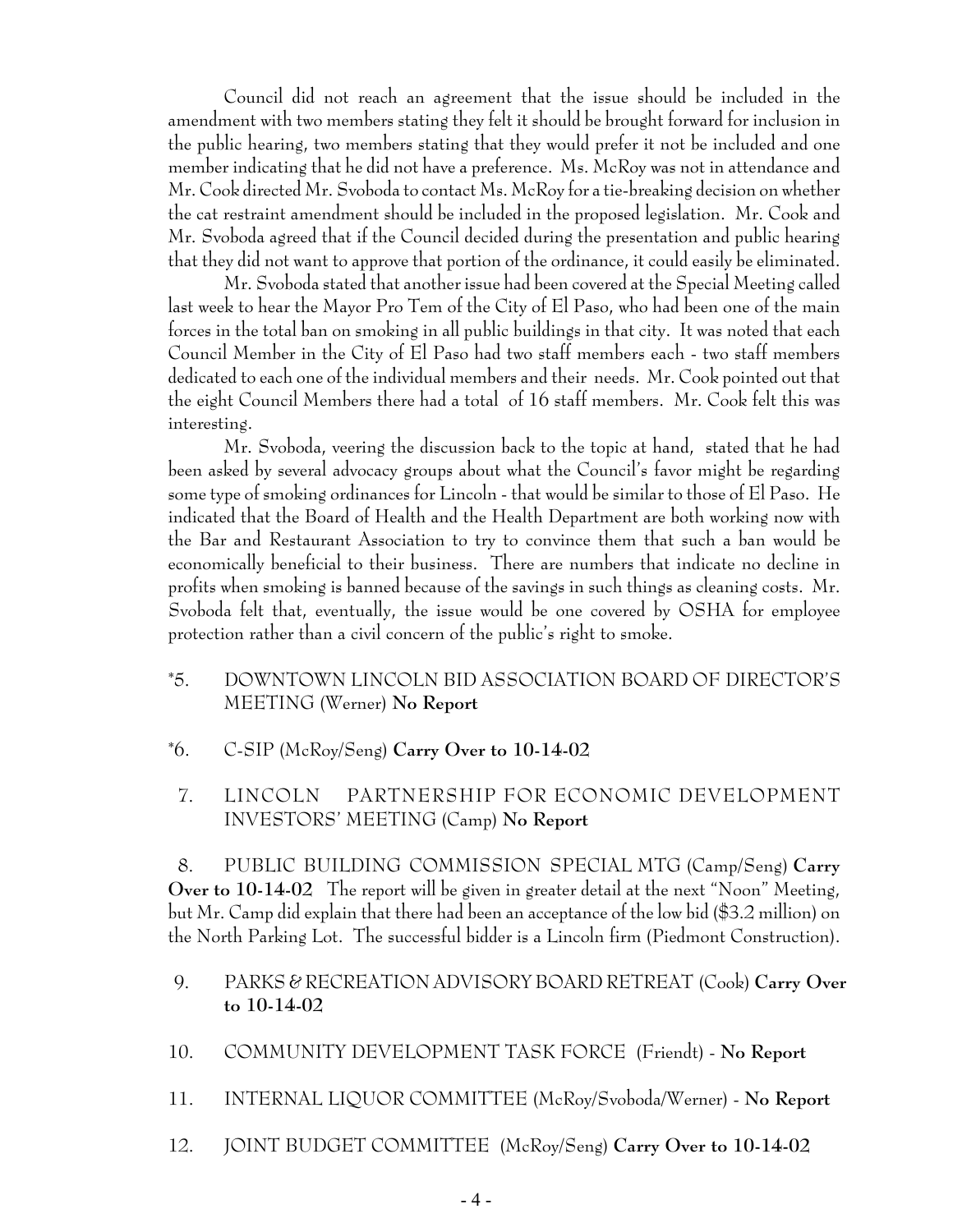#### **III. APPOINTMENTS/REAPPOINTMENTS** - None

**IV. REQUESTS OF COUNCIL FROM MAYOR** - Mr. Bowen passed out the EMS Cash Receipts/Expenditure Data and Call Volume Data Reports. Mr. Camp asked, regarding the emergency expenditures, if that covered four or five ambulances. Mr. Bowen indicated that he would have to ask for that information and forward it to Mr. Camp.

Mr. Bowen also informed Council of the upcoming Joint Meeting with the Omaha City Council scheduled for Wednesday, October 30<sup>th</sup> at 1:00 p.m. at Mahoney Park. Even thought Ms. Seng would be on vacation at the time, the date was fixed for October  $30^{\text{th}}$ .

Mr. Bowen noted that some issues scheduled for discussion were: Liquor Licenses, State Aid, Storm Water Fees, Gas Taxes, Well Fields, Economic Development Coordination and Impact Fees.

Mr. Werner asked that the meeting be made a luncheon gathering, noting that often the informal discussions at such events can be fruitful. Mr. Bowen indicated that he would discuss that with Omaha. It was agreed to continue with the 1:00 p.m. time and the October 30th date, with Mr. Cook scheduled to act as Chair.

## **V. MEETINGS/INVITATIONS** - Noted Without Significant Comment

#### **VI. MISCELLANEOUS** -

1. Discussion on Budget presentation for LES - Pre-Council or Informational packet? Council discussed their preference on the information dissemination from LES on both the Rates and the LES Budget. It was determined that the Council would prefer to receive the information in summary packets rather than formal presentations at pre-council meetings. *[LES was notified of this decision on 10-07-02]*

2. Discussion of Information Services' charges and service. (Requested by Jon Camp) **Carry Over to 10-14-02** 

#### **VII. COUNCIL MEMBERS**

**JON CAMP** - No Further Comments

**JONATHAN COOK** - Mr. Cook asked if a Pre-Council on the Fire Bond Issue should be set for half an hour. Council agreed that an hour would better serve the Council's need. Mr. Werner stated that it shouldn't be a presentation, but used as a Question/Answer Session.

Mr. Cook asked if Council Members would want to re-consider the Cheney Issue today. He noted that it sounded as though the Mayor would be vetoing the legislation. Mr. Bowen stated that the Mayor had big concerns about it. Mr. Cook stated that he did as well. But he had talked with Marvin Krout about the issue and there will be some changes to the ordinance brought forward...some things have to be changed. Other things....we'll see. After continued discussion, it was determined that the legislation would not be reconsidered, but left to stand. If there is a veto, it will be dealt with then.